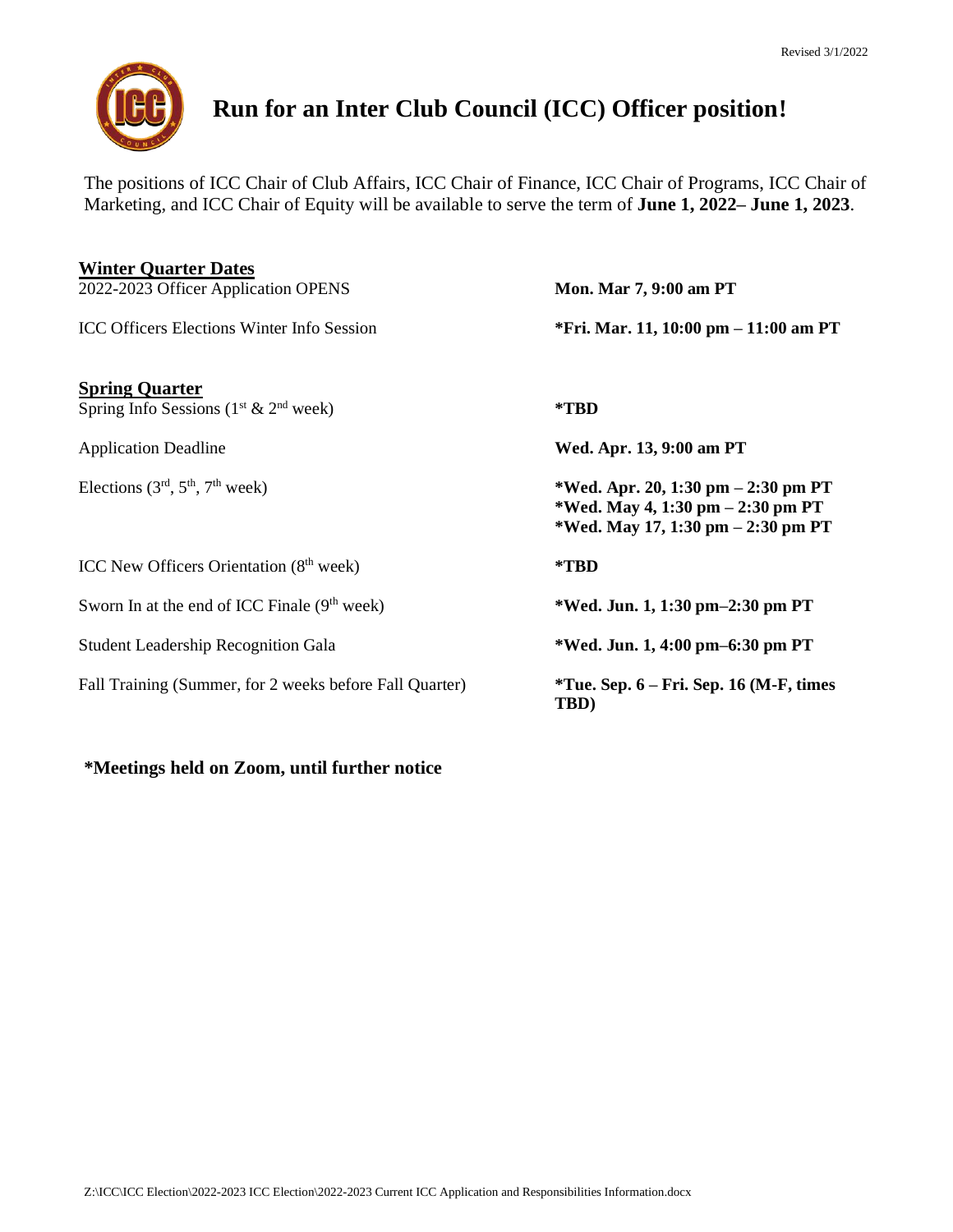# **ICC CODE** ARTICLE II. MEMBERSHIP AND DUTIES

## Section 1. ICC Officers

- A. The ICC Officers are
	- 1. DASG Chair of ICC *(elected in DASG election)*
	- 2. ICC Chair of Club Affairs
	- 3. ICC Chair of Equity
	- 4. ICC Chair of Finance
	- 5. ICC Chair of Programs
	- 6. ICC Chair of Marketing
- B. Membership Requirements
	- 1. Must be enrolled at De Anza College with a minimum of 8 quarter units. The enrollment requirement is not in effect during the summer quarter.
	- 2. Must be a student not on academic or administrative probation and maintain a minimum of current/quarterly and an overall cumulative GPA of 2.0 at the time of application, election/confirmation and throughout the term of office. This includes any periods from election, confirmation to official swearing in ceremonies. This requirement is not in effect during the summer.
	- 3. Must be current DASG cardholder at the time of application, election/confirmation and throughout the term of office. This includes any periods from election/confirmation to official swearing in ceremonies. This requirement is not in effect during the summer.
	- 4. May not be voting member, or intern of the De Anza Student Government (DASG) Senate, a club officer, or the Student Trustee with the exception that the DASG Chair of ICC is on Senate.
	- 5. There will be a limit of three terms serving in the ICC.
	- 6. Failure to comply with the above mentioned requirements will result in the ICC Officer being removed from office. ICC Officers must be confidentially notified and will be given one week to appeal before automatic removal. Appeals must be discussed with the ICC Advisor and or Dean of Student Development by the end of the three weeks grace period.
- C. Duties and Responsibilities of all ICC Officers
	- 1. Maintain at least two (2) office hours per week, Mon –Thurs between 8:30 am 6:30 pm and Fri between  $8:30$  am  $-2:30$  pm.
	- 2. If an officer's hour(s) falls on a holiday or ICC Event then the office hour(s) may be made up that week or the following week.
	- 3. Must attend at least two (2) different club meetings per month during the academic year (Oct-Jun).
	- 4. Assist ICC sponsored events.
	- 5. Serve as an impartial officer in all dealings and procedures of the ICC.
	- 6. Have a working knowledge of the ICC Codes and Parliamentary Procedure.
	- 7. Attend the weekly ICC meetings and ICC officers' meetings.
	- 8. Be responsible for all ICC events.
	- 9. Report on club participation in ICC events.
- D. Duties and Responsibilities of individual ICC Officers
	- 1. Chair of Club Affairs
		- a. Oversee club affairs
		- b. Overlook new clubs on trial
		- c. Serve in the absence of the DASG Chair of ICC, ICC Chair of Finance, ICC Chair of Programs, and/or ICC Chair of Marketing.
	- 2. ICC Chair of Equity
		- a. Increase diversity and opportunity on the ICC and in Clubs
		- b. Serve as liaison between equity-centered De Anza programs and the ICC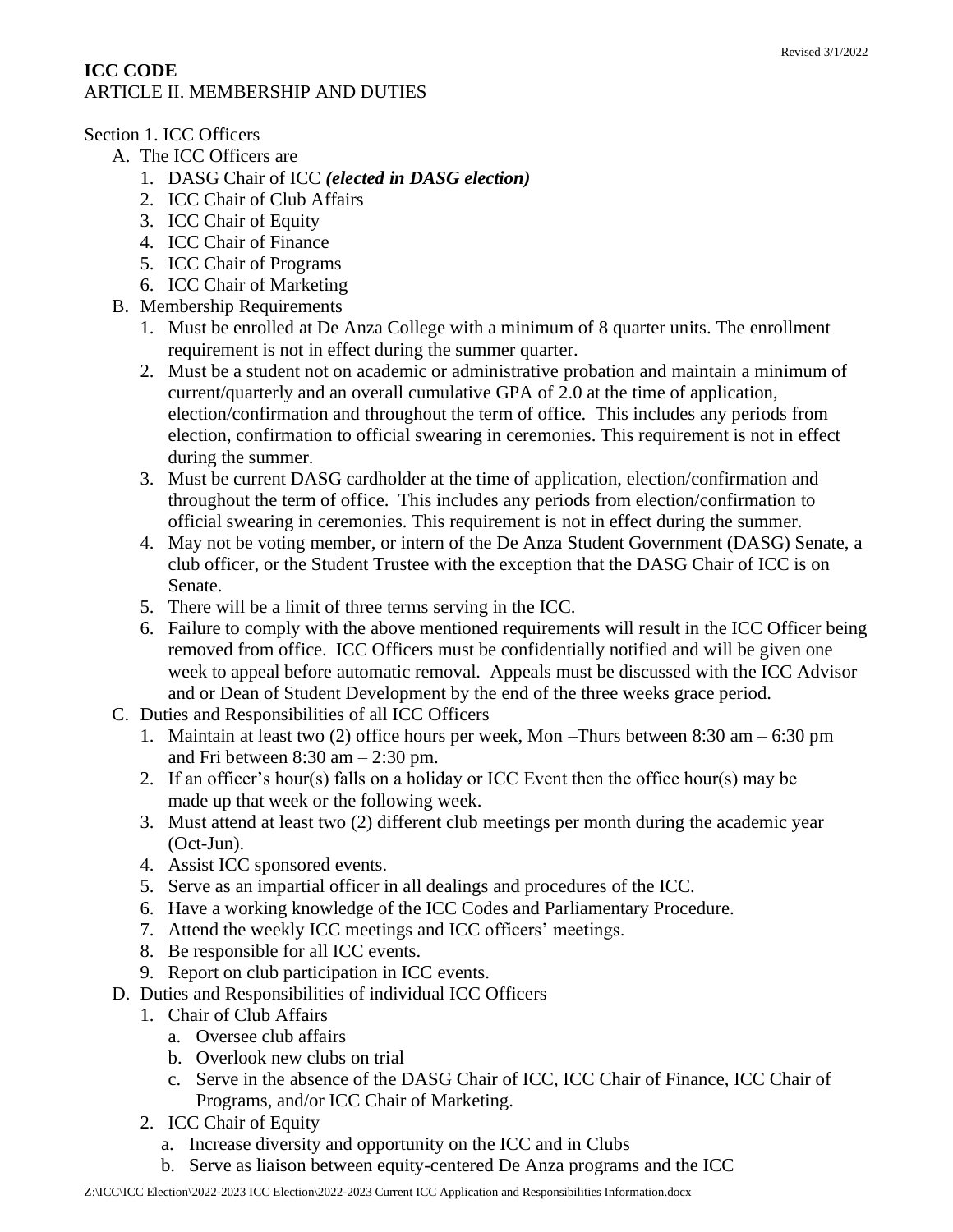- c. Model and implement an equity mindset and practice into ICC
- d. Facilitate the creation of clubs that center underrepresented communities
- e. Oversee programs and marketing for ICC to reach greater range of communities at De Anza
- 3. ICC Chair of Finance
	- a. Be responsible for all ICC financial matters and fundraising activities.
	- b. Submit weekly written updates on ICC accounts
	- c. Be an authorized and required signer for the accounts assigned by the ICC Finance Code.
	- d. Serve in the absence of the DASG Chair of ICC, ICC Chair of Programs, ICC Chair of Marketing, and/or ICC Chair of Club Affairs
	- e. Represent ICC financial matters to the DASB Budget and Finance Committee or DASB Senate when ICC is on agenda of DASB's Finance Committee's Meeting or DASB General Meeting.
- 4. ICC Chair of Programs
	- a. Oversee the bidding process for club concession sales at the DASG Flea Market.
	- b. Serve in the absence of the DASG Chair of ICC, ICC Chair of Finance, ICC Chair of Marketing, and/or ICC Chair of Club Affairs.
	- c. Be in charge of signing independent contract forms.
	- d. Serve as the Point Person for all ICC events, as clarified in Article V, section 1.
- 4. ICC Chair of Marketing
	- a. Be responsible for marketing all ICC sponsored events.
	- b. Create ICC promotional materials.
	- c. Serve in the absence of the DASG Chair of ICC, ICC Chair of Finance, ICC Chair of Programs, and/or ICC Chair of Club Affairs
	- d. Be responsible for all ICC materials on social media.
	- e. Be the liaison to contact with other off campus organizations.
	- f. Be responsible for conducting the ICC weekly newsletter (except summer, from the second week to the ninth week).

#### ARTICLE VIII. ELECTIONS

Section 1. General Election Requirements

All Inter Club Council (ICC) Candidates must adhere to all ICC, DASG, College, District, Local, State, and Federal Bylaws, Codes, Guidelines, Laws, Ordinances, Policies, Procedures, Rules, Regulations, etc., at all times, including, but not limited to, the DASG Code of Conduct and FHDA Student Code of Conduct.

#### Section 2. ICC Officers

A. Term of office

The ICC Officers shall serve for one year during the ninth  $(9<sup>th</sup>)$  week of Winter Quarter and ending the ninth  $(9<sup>th</sup>)$  week of Winter Quarter the following year.

- B. Election Process
	- 1. The election of the ICC Officers shall be held during the Fourth  $(4<sup>th</sup>)$  Fifth  $(5<sup>th</sup>)$  Sixth  $(6<sup>th</sup>)$ Week if needed in the Winter Quarter. Applications for position shall be due no later than the Fourth (4<sup>th</sup>) Monday of the Winter quarter by 4:00 pm for the Office of College Life to confirm the eligibility of the candidates.
	- 2. An ICC Officer candidate may not be running for a DASB Senate or Student Trustee at the same time
	- 3. In the event that there are no candidates for an ICC officer then it will be extended for two weeks after original deadline.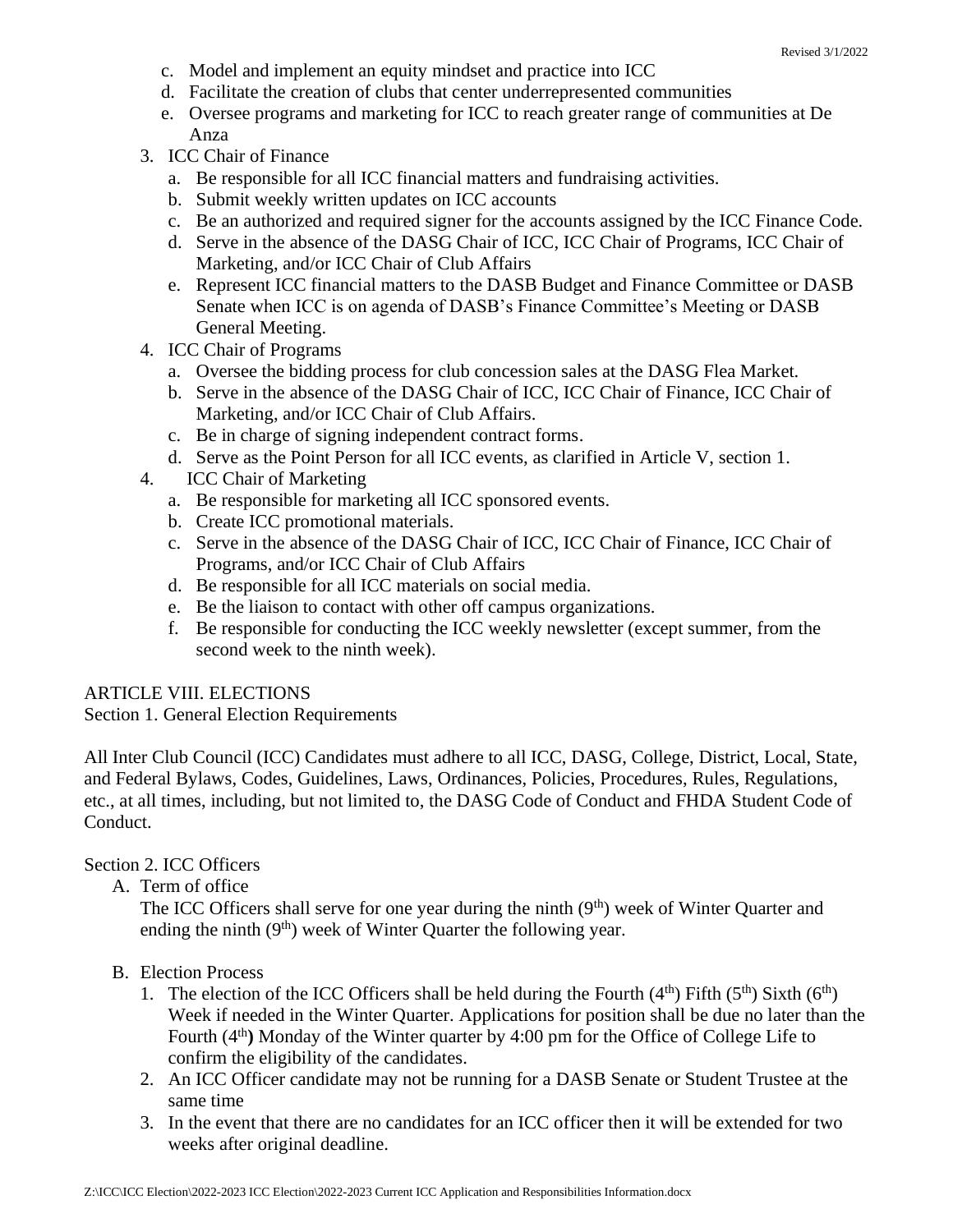Revised 3/1/2022 4. ICC Officers shall be elected by a quorum vote of active ICC Representatives present at that ICC Meeting. In the event that there are three (3) or more candidates and no one person receives a quorum of votes then the top two (2) candidates will participate in a run-off election. New officers will be sworn in upon completion of elections at the ninth  $(9<sup>th</sup>)$  week of the Winter Quarter.

## C. Vacancies

1. In the event that any officer resigns or is removed from office, then an election will be held as soon as possible. If a vacancy occurs after the  $5<sup>th</sup>$  week in the fall quarter or during the winter quarter then the ICC position may not be filled.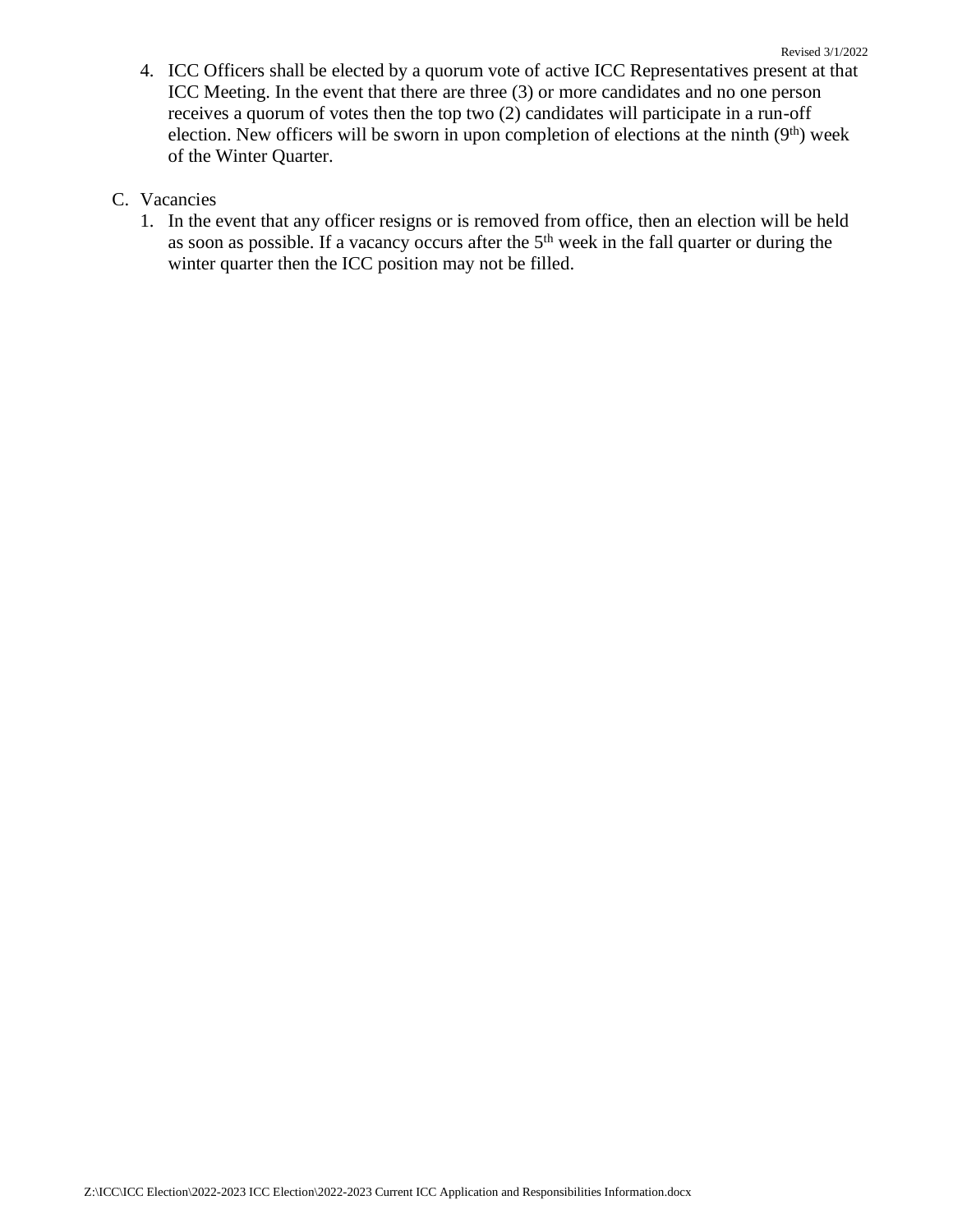#### **ELECTION GUIDELINES**

Please note that this is only a suggestion. You are free to express, using any medium you wish, any compelling talent/idea/past experiences, etc. that you think would make you stand out from others. You have 3 minutes to present yourself.

- Using detailed examples, please talk about a time where you lead others or initiate a positive improvement in your community. What motivated you to act, and what you learned from it?
- You are welcome to bring your resume (limit to one-sided page) for us to gain background understanding of you. There's a projector available for your convenience.

After your presentation you will have a Question and Answers Session to answer 3 questions in total: 1 from designated ICC Chair, 2 from the ICC Reps. Each answer is limited to 1 minute. All other candidates are to stay outside or in the Zoom waiting room while you're speaking.

After answering all the questions, you have an additional 1 minute for closing remarks. You need 50% plus 1 vote to be elected. You will be asked to come back into the room after the ballots have been counted. \*If you're a current ICC Rep, make sure there is an alternative officer representing your club in the meeting.

## **\*THIS SECTION IS ONLY FOR ELECTED OFFICERS\***

ICC New Officers Orientation will occur during Week 8 of Spring Quarter. Please look out for details. If you are elected then you will need to resign from any club officer or DASB committee position by Tuesday, **May 31, 2022.** The new ICC Officers will be sworn in at our ICC Winter Finale Reception on **Wed. Jun. 1, 2022.** at 1:30 pm - 2:30 pm. Also, you will need to be enrolled in a minimum of 8 units and have a current and cumulative GPA of 2.0 throughout your ICC Officer term.

Also, we would like to have you come to the Student Leadership Recognition Gala on **Wed. March 6** at 4-6 pm to be announced as part of the 2022-2023 student leadership.

## **Just a reminder**

ICC Representative Meetings are on Wed. at 1:30-2:30pm Potentially returning for 2022-2023

- ICC Agenda Mtgs on **Mon.** at 1:30 pm 2:30 pm
- ICC Officers Meetings are on Mon. or Wed. at 2:30 pm 3:30 pm

We may move these back from Zoom to Student Council Chambers as determined by campus COVID guidelines.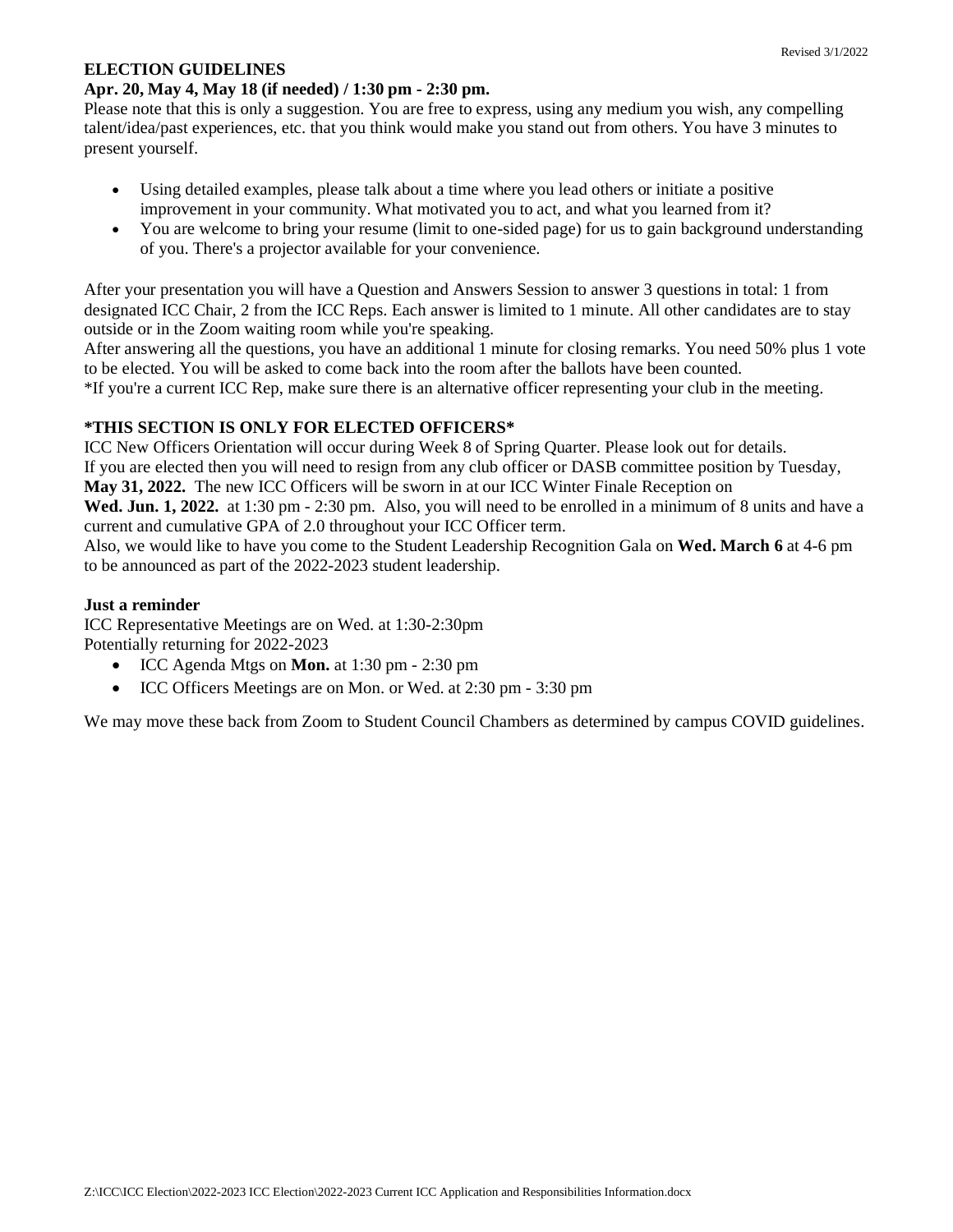

#### **Inter Club Council (ICC) Officer Application\***

## Please complete and return Office of College Life Office front desk OR complete the online application by **Wednesday, April 13, 2022 by 9 am PT**

#### (PRINT NAME)

I, have read and understand the requirements

Date:

for qualifications in order to apply as an ICC Officer. In signing this application, I agree to assume responsibility for maintaining enrollment at De Anza College with a minimum of minimum of 4 quarter units throughout the term of officer beginning in spring, fall and winter quarter. An ICC Officer candidate may not be running for a DASG Senate or Student Trustee at the same time. May not be voting member or intern of the De Anza Student Government (DASG) Senate, a club officer, or the Student Trustee. This includes any periods from election/confirmation to official swearing in ceremonies. There will be a limit of three terms serving in the ICC. Must be current DASG cardholder. Must be a student not on academic or administrative probation and maintain a current/quarterly and an overall cumulative GPA of at least 2.0 at the time of application, election/confirmation and throughout the term of office. This requirement is not in effect during the summer. Failure to comply with the above-mentioned requirements will result in the ICC Officer being removed from office. I understand that if I fail to comply with the above-mentioned requirements in each quarter, spring through spring, then I will not be eligible to continue serving on the ICC and will have a moral responsibility to resign as an ICC Officer. I also understand that my submission of this completed application will allow the Office of College Life Staff to review my academic record in order to verify my eligibility to serve in the Inter Club Council. Furthermore, there is no guarantee that completion of the eligibility requirements will automatically qualify me as an ICC Officer.

Applicant's Signature

Please check only **one** position you are running for (applying for multiple positions? Complete application for each position you'd like to be considered for:

❑ ICC Chair of Club Affairs ❑ ICC Chair of Finance ❑ ICC Chair of Programs ❑ ICC Chair of Marketing ❑ ICC Chair of Equity

#### **PLEASE PRINT**

| Legal Name: (First, Middle-Optional, Last)                                                                                                                                                                                     |  |                                                                                             |        |     |        |                |  |  |             |  |  |  |  |  |  |  |
|--------------------------------------------------------------------------------------------------------------------------------------------------------------------------------------------------------------------------------|--|---------------------------------------------------------------------------------------------|--------|-----|--------|----------------|--|--|-------------|--|--|--|--|--|--|--|
|                                                                                                                                                                                                                                |  |                                                                                             |        |     |        |                |  |  |             |  |  |  |  |  |  |  |
|                                                                                                                                                                                                                                |  |                                                                                             |        |     |        |                |  |  |             |  |  |  |  |  |  |  |
|                                                                                                                                                                                                                                |  |                                                                                             |        |     |        |                |  |  |             |  |  |  |  |  |  |  |
| Address: No. 2016. The contract of the contract of the contract of the contract of the contract of the contract of the contract of the contract of the contract of the contract of the contract of the contract of the contrac |  |                                                                                             |        |     |        |                |  |  |             |  |  |  |  |  |  |  |
|                                                                                                                                                                                                                                |  |                                                                                             |        |     |        |                |  |  |             |  |  |  |  |  |  |  |
| Cell Phone:                                                                                                                                                                                                                    |  |                                                                                             |        |     |        |                |  |  | Home Phone: |  |  |  |  |  |  |  |
|                                                                                                                                                                                                                                |  |                                                                                             |        |     |        |                |  |  |             |  |  |  |  |  |  |  |
| Do you have text?<br><b>Email Address:</b>                                                                                                                                                                                     |  |                                                                                             | $\Box$ | Yes | $\Box$ | N <sub>0</sub> |  |  |             |  |  |  |  |  |  |  |
|                                                                                                                                                                                                                                |  |                                                                                             |        |     |        |                |  |  |             |  |  |  |  |  |  |  |
| Student ID#:                                                                                                                                                                                                                   |  | Eight (8) Digit Student ID Number (NOT Nine (9) Digit Social Security Number or Equivalent) |        |     |        |                |  |  |             |  |  |  |  |  |  |  |
|                                                                                                                                                                                                                                |  |                                                                                             |        |     |        |                |  |  |             |  |  |  |  |  |  |  |
| What is the best WAY and TIME to reach you?                                                                                                                                                                                    |  |                                                                                             |        |     |        |                |  |  |             |  |  |  |  |  |  |  |
| <b>OTHER INFORMATION</b><br># of units completed at De Anza College # of units currently enrolled at De Anza College<br># of hours employed per week                                                                           |  |                                                                                             |        |     |        |                |  |  |             |  |  |  |  |  |  |  |
|                                                                                                                                                                                                                                |  |                                                                                             |        |     |        |                |  |  |             |  |  |  |  |  |  |  |